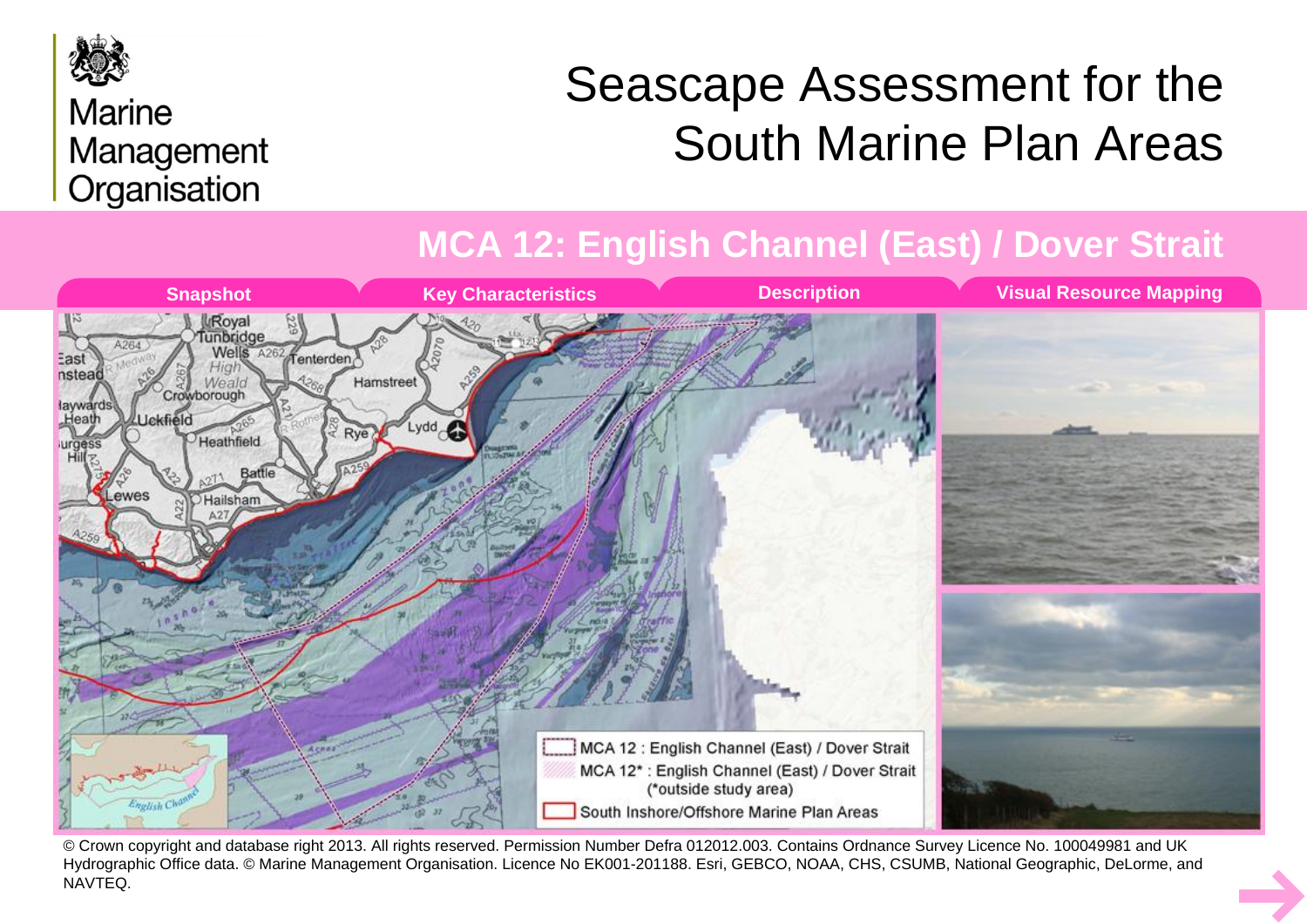<span id="page-1-0"></span>**Snapshot** 

Snapshot **Key [Characteristics](#page-2-0) [Description](#page-3-0) Visual [Resource](#page-6-0) Mapping**

#### **Location and boundaries**

The Marine Character Area (MCA) covers the Dover Strait, as depicted on the international Vessel Traffic Services (VTS) guide. The inshore boundaries largely follow the Traffic Separation Zone of the shipping channel (approximately 20 kilometres or 11 nautical miles offshore), whilst the outer boundaries are formed by the edge of the offshore marine plan area and territorial limits, approximately 55 kilometres (30 nautical miles) from the coast. The functional extent of the Dover Strait stretches beyond English territorial waters into France, where the second shipping lane is located. The shipping lane in English waters contains south moving traffic, and the two one-way lanes are separated by a Traffic Separation Zone. The functional extent of the Channel extends eastwards into adjoining MCAs 13 and 14.

Please note that the MCA boundaries represent broad zones of transition (not immediate breaks in character). Natural, visual, cultural and socio economic relationships between adjacent MCAs play a key role in shaping overall character. Therefore individual MCAs should not be considered in isolation.

**Overall character**

This MCA has a rich physical and cultural heritage that is reflected in its character today. It is one of the busiest shipping channels in the world; the organised movement of the many ships, cargo vessels and tankers through the channel evoking a strong sense of place. The Character Area is strongly associated with the defence of Britain over the centuries, including its role in the early stages of the *Battle of Britain.* The seabed is littered with both sea and air-borne casualties from both World Wars as a legacy of the most recent conflicts. Intervisibility with both the French and English coasts, with their corresponding white cliffs and prominent headlands, provides a unique setting for the Dover Strait.

**Adjacent National Character Areas (NCAs)**

N/A – this NCA does not include an adjacent coastline.

**Adjacent nationally protected landscapes**

Although not immediately adjacent to the MCA, the High Weald and Kent Downs Areas of Outstanding Natural Beauty (AONB) include land with views out towards this part of the English Channel.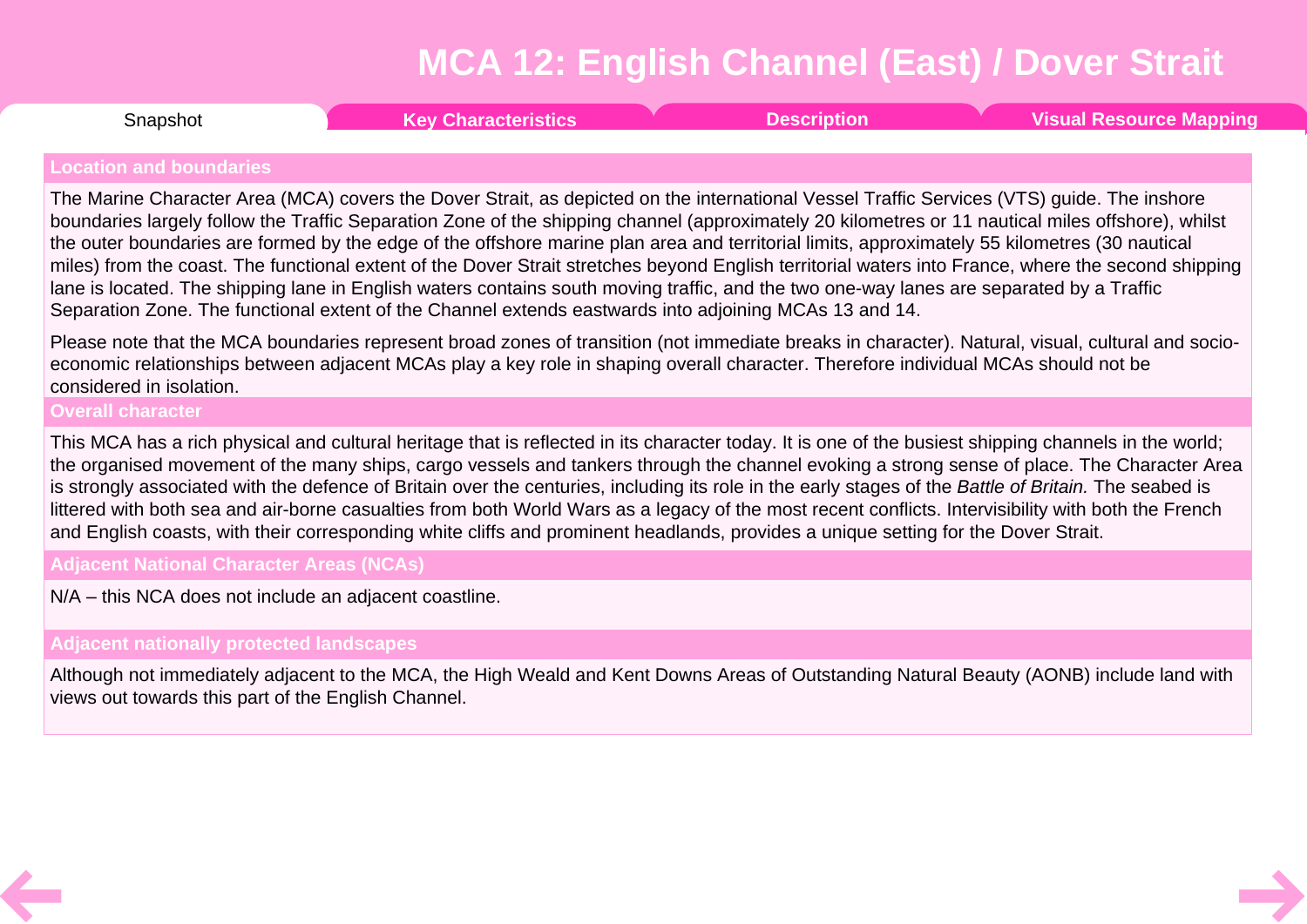<span id="page-2-0"></span>

|           | <b>Snapshot</b><br><b>Key Characteristics</b>                                                                                                                                                                                                                     |           | <b>Description</b>                                                                                                                                                                                                                                                                                                                                                                                                                                                            |  | <b>Visual Resource Mapping</b> |  |
|-----------|-------------------------------------------------------------------------------------------------------------------------------------------------------------------------------------------------------------------------------------------------------------------|-----------|-------------------------------------------------------------------------------------------------------------------------------------------------------------------------------------------------------------------------------------------------------------------------------------------------------------------------------------------------------------------------------------------------------------------------------------------------------------------------------|--|--------------------------------|--|
|           | Broad north-east to south-west channel forming part of the wider<br>Dover Strait (which stretches into French territorial waters). It<br>reaches a maximum depth of approximately 50 metres.                                                                      |           | Scattered wrecks on the seabed testament to the channel's<br>importance as a trade route, including cargo vessels from as far<br>afield as Panama and Japan.                                                                                                                                                                                                                                                                                                                  |  |                                |  |
|           | Seafloor contains a large part of the English Channel Outburst Flood .<br>Feature -providing evidence of the flood which created the channel<br>separating England from mainland Europe.                                                                          |           | The Dover Strait forms part of the first IMO-approved traffic<br>separation scheme in the world - maritime traffic follows a one way<br>system, separated by a central traffic separation zone.                                                                                                                                                                                                                                                                               |  |                                |  |
|           | Mixed solid geology of the sea floor largely concealed by seabed<br>and palaeovalley sediments, including sand, gravels, flints and chalk<br>pebbles - rich habitats for benthic species.                                                                         |           | Internationally important telecommunications cables passing<br>through the seabed, including the Atlantic Crossing, which<br>transports speech and data traffic between the USA and Europe.                                                                                                                                                                                                                                                                                   |  |                                |  |
|           | Narrow, linear sandbanks including The Varne, Bullock Bank and<br>Bassurelle providing important nursery and spawning grounds for<br>fish.                                                                                                                        | $\bullet$ | One of the busiest shipping channels in the world, with high volumes<br>of large commercial freight/cargo vessels, tankers, fishing vessels<br>and cross-channel passenger ferries.                                                                                                                                                                                                                                                                                           |  |                                |  |
|           | Complex tidal currents meeting from the western English Channel/<br>Atlantic and the North Sea.                                                                                                                                                                   |           | Aggregates dredging occurs in the far west of the MCA.                                                                                                                                                                                                                                                                                                                                                                                                                        |  |                                |  |
|           | Weather conditions in the Strait subject to rapid change. Strong<br>tides and the narrow topography can give rise to rough seas with<br>steep breaking waves.                                                                                                     | $\bullet$ | A busy, dynamic area whose seascape character is visually<br>dominated by transport movement in views from both land and sea.<br>Narrow strait, particularly in the east, with intervisibility with both the<br>English and French coasts, but often periods of low visibility due to<br>climatic conditions.<br>The Channel Tunnel route to France passes through the east of the<br>MCA, forming a significant contributor to the perceptual character of<br>this seascape. |  |                                |  |
| $\bullet$ | Visibility is often poor, changing quickly to dense fog, even in strong<br>or gale-force winds which can last for several days.                                                                                                                                   |           |                                                                                                                                                                                                                                                                                                                                                                                                                                                                               |  |                                |  |
|           | Iconic role of the Strait in Britain's identity as an island nation and its<br>critical function in national defence; the location of many successful<br>and attempted invasions – from the Romans, Norman Conquest,<br>Napoleonic France and the two World Wars. |           |                                                                                                                                                                                                                                                                                                                                                                                                                                                                               |  |                                |  |
|           | Strait's turbulent past reflected in the remains of numerous British<br>and enemy shipping, aircraft and other associated debris from the<br>two World Wars.                                                                                                      |           |                                                                                                                                                                                                                                                                                                                                                                                                                                                                               |  |                                |  |
|           |                                                                                                                                                                                                                                                                   |           |                                                                                                                                                                                                                                                                                                                                                                                                                                                                               |  |                                |  |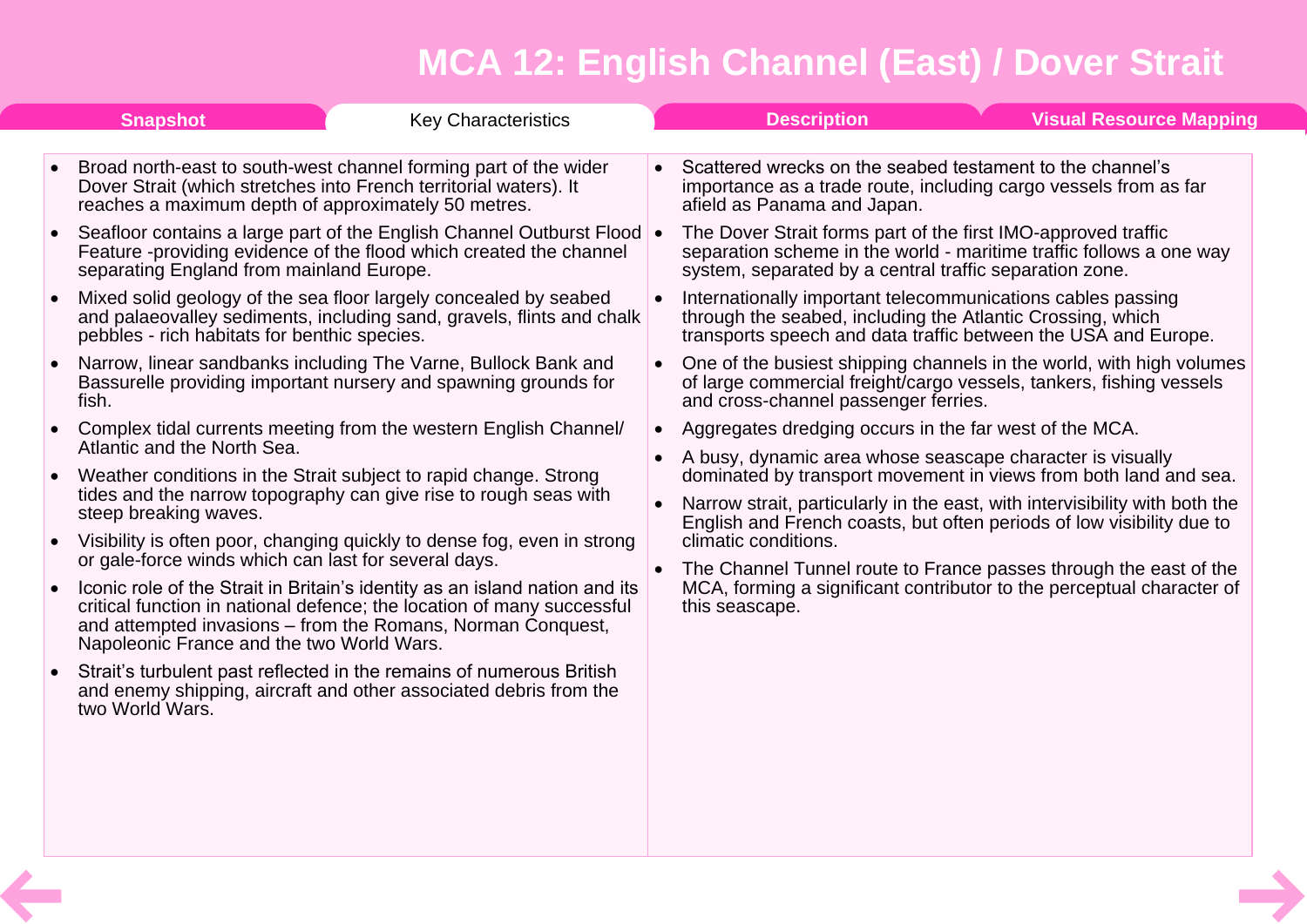<span id="page-3-0"></span>

| <b>Snapshot</b> | <b>Key Characteristics</b>                                                                                                                    | Description                                                                                                                               | Visual Resource Mapping |  |
|-----------------|-----------------------------------------------------------------------------------------------------------------------------------------------|-------------------------------------------------------------------------------------------------------------------------------------------|-------------------------|--|
|                 | For ease of reference, the following description text is arranged under<br>three headings, considering the 'Natural', 'Cultural / social' and | Tidal sand ridges are also a feature, including the internationally<br>designated Bassurelle Sandbank Site of Community Importance, which |                         |  |

three headings, considering the 'Natural', 'Cultural 'Aesthetic / perceptual' characteristics of the Marine Character Area. It should be noted, however, that all of these aspects combine and interact with each other to varying degrees to shape character.

Please note that this MCA description has close similarities to MCAs 13 and 14, which collectively cover the English Channel within the South marine plan area.

#### **Natural influences**

The defined feature of the Dover Strait forms part of the ancient geomorphological English Channel Outburst Flood Feature. Deeply gouged channels on the seabed provide evidence of a megaflood which occurred some 200,000 years ago, when a huge glacial lake in the North Sea burst through the Dover Strait isthmus which contained it. This episode caused England to separate from mainland Europe.

The solid rocks of the sea bed include broad belts of Upper Cretaceous chalk with flint bands (famously outcropping as white cliffs at Dover and Beachy Head), underlain by Lower Cretaceous sandstones, clays and limestones – the boundary between the two marked by a small submarine escarpment. Bands of Jurassic mudstones and sandstones also occur in the central part of the Strait, exposed in the cores of small eroded anticlines and faulted blocks. Much of the underlying bedrock is masked by seabed and palaeovalley sediments, including sand, gravels, flints and chalk pebbles.

The seabed and associated sediments provide rich habitats for benthic species, including shellfish (as recognised in the presence of recommended Marine Conservation Zones (rMCZs) within the MCA).

designated Bassurelle Sandbank Site of Community Importance, which is elevated above the seabed by 15 metres and includes deposits up to 25 metres thick. The wider area is an important nursery area for lemon sole, mackerel and sand eel and a spawning area for cod, lemon sole, sole, plaice, sand eel and sprat.



*Trawler returning after fishing in the waters*

The topography of the Dover Strait and its position between the North Sea and Atlantic Ocean gives rise to dynamic sea and weather conditions. The form of the coastline diverts winds to blow from either the south-west or north-east, producing rough sea conditions when they are particularly strong, especially as the Strait narrows in the east. Tidal streams also increase as the channel narrows and owing to the presence of the linear sand banks (which are aligned with the direction of flow), reaching a maximum speed of 1.75 metres per second around Dover. The sandbanks are marked by large lit buoys as a warning for passing ships due to their proximity to the sea surface. On a national level, wave exposure is deemed to be comparatively low for open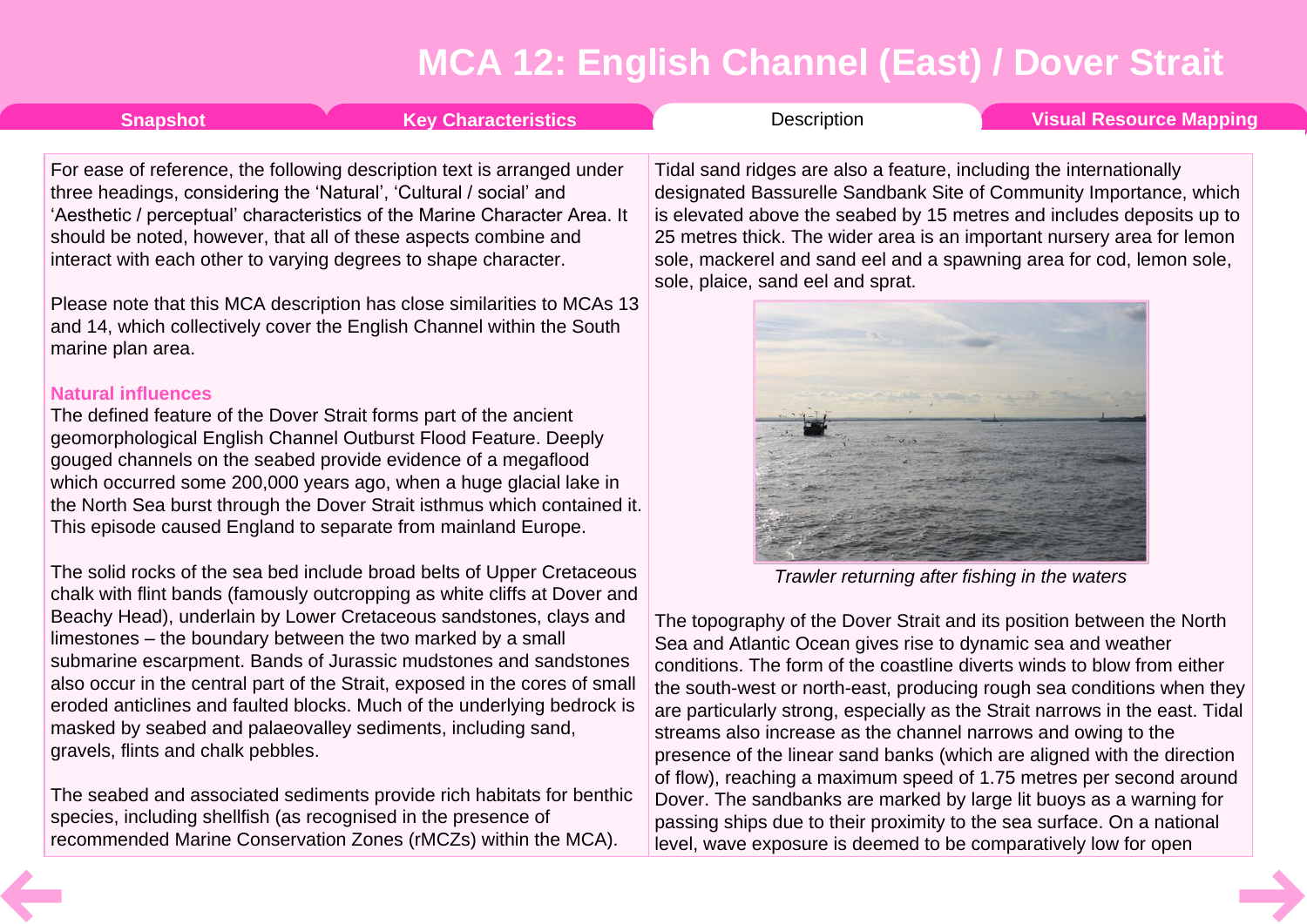| <b>Key Characteristics</b><br><b>Snapshot</b>                                                                                                     | Description<br><b>Visual Resource Mapping</b>                                                                                                   |
|---------------------------------------------------------------------------------------------------------------------------------------------------|-------------------------------------------------------------------------------------------------------------------------------------------------|
| water, due to the shelter provided by the adjacent land masses.                                                                                   | invasion of the 11th century, which encouraged further cross-channel                                                                            |
|                                                                                                                                                   | trade –such as the importing of French stone to build their famous                                                                              |
| The uniform and relatively shallow nature of the seabed means that<br>sightings of whales, dolphins and porpoises are limited; long-finned pilot  | castles and fortifications (and more wine). Perhaps the most famous<br>events in recent memory are from the two World Wars, including the       |
| whales and common dolphins are the most frequently recorded species                                                                               | Battle of Dover Strait (1916), which involved two and a half flotillas of                                                                       |
| - but these do not have any favoured locations within the MCA.                                                                                    | German torpedo boats against an unprepared Dover Barrage - and the                                                                              |
| <b>Cultural / social influences</b>                                                                                                               | early stages of the Battle of Britain (1940) involving both the RAF and<br>the Navy against airborne German attacks. The RAF lost 19 fighters   |
| The Dover Strait is recognised nationally (and internationally) for its role                                                                      | and shot down 31 German aircraft during this part of the conflict. The                                                                          |
| in British maritime history – both as a trade route and as the location of                                                                        | remains of German submarines and aircraft bombers from both wars                                                                                |
| multiple battles and invasion attempts from the continent over the                                                                                | survive as wrecks on the seabed as a legacy from these conflicts.                                                                               |
| millennia. Evidence from maritime trade and boat building from the Mid<br>Bronze Age is illustrated by the discovery of a 3,300 year old oak boat | Today, the Dover Strait's role as a key trade route via its international                                                                       |
| near Dover in the 1990s (known as the 'Dover Boat'), which included a                                                                             | shipping channel continues. It contains a very high volume (400-500 a                                                                           |
| cargo of scrap metal being transported from France to Britain. Wrecks                                                                             | day) of large commercial freight/cargo vessels, tankers, fishing vessels                                                                        |
| littered across the seabed beneath the Strait provide further<br>demonstration of historic international trade, with sunken cargo ships           | plus cross channel passenger ferries. The strict system of traffic<br>separation zones manages the high density of sea-based traffic            |
| from origins as distant as Panama and Japan. Luxury goods such as                                                                                 | navigating through the narrow Strait.                                                                                                           |
| wine have been imported from the continent via the Dover Strait and                                                                               |                                                                                                                                                 |
| wider English Channel to ports along the coast and to London since the<br>Iron Age. Equally, goods produced in the region have been exported by   | The Channel has traffic on both the UK-Europe and North Sea-Atlantic<br>routes, and is the world's busiest seaway, with over 500 ships per day. |
| sea via the channel for the same period of time, such as corn, salt,                                                                              | Following an accident in January 1971 and subsequent series of                                                                                  |
| wool, seafood and even slaves (in the 1st century BC).                                                                                            | collisions with wreckage in the following February, the Dover Traffic                                                                           |

The strategic position of the Dover Strait as the closest entry point to England from the continent has meant it has long been at the frontline in the defence of our island nation. The first major invasion via the Dover Strait sea was by the Roman army (first by Julius Caesar in 55 BC, then in AD 43 under Emperor Claudius), with military relicts still found along the coastline, including the 18 metre lighthouse at Dover (where the latter fleet was based). Another example is the Norman

As well as the Strait's importance for marine transport and trade, the

Separation System (TSS), the world's first radar controlled TSS, was

set up by the International Maritime Organization. The scheme mandates that vessels travelling north must use the French side, travelling south along the English side. There is a separation zone between the two lanes. The English shipping lane passes through the

southern part of this MCA.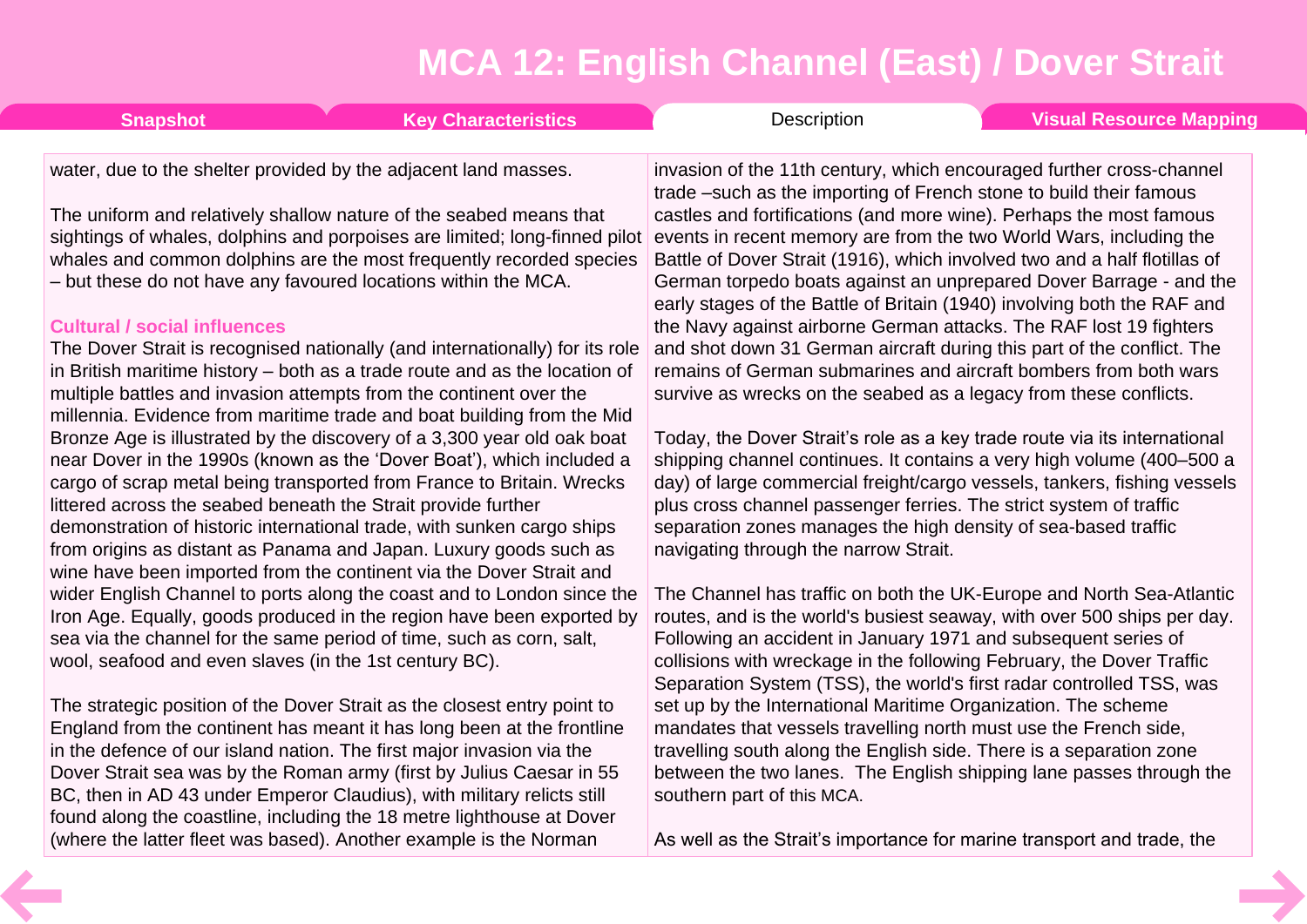<span id="page-5-0"></span>

| <b>Snapshot</b>                                                                                                                                                                       | <b>Key Characteristics</b>                                                                                                                                                                                                                                                                                                                                                                                                                                                                                                                                                                                                                                                                                                                                                   | Description                                                                                                                                                                                                                                                                                                                                                                                                                                                                                                                                                                                                                                                                                                              | <b>Visual Resource Mapping</b> |
|---------------------------------------------------------------------------------------------------------------------------------------------------------------------------------------|------------------------------------------------------------------------------------------------------------------------------------------------------------------------------------------------------------------------------------------------------------------------------------------------------------------------------------------------------------------------------------------------------------------------------------------------------------------------------------------------------------------------------------------------------------------------------------------------------------------------------------------------------------------------------------------------------------------------------------------------------------------------------|--------------------------------------------------------------------------------------------------------------------------------------------------------------------------------------------------------------------------------------------------------------------------------------------------------------------------------------------------------------------------------------------------------------------------------------------------------------------------------------------------------------------------------------------------------------------------------------------------------------------------------------------------------------------------------------------------------------------------|--------------------------------|
| waters of the Dover Strait for fishing.<br>the construction industry.<br><b>Aesthetic and perceptual qualities</b><br>ships and coloured tankers frequently featuring on the horizon. | seabed provides a rich resource for scallop and oyster dredging, and<br>the waters are valued commercial fishing grounds for species such as<br>cod, whiting, bream, Dover sole, plaice and rays. Fleets from harbours<br>along the south coast as well as from France and Belgium use the<br>The thick marine sediments associated with the seafloor in the west of<br>the MCA (West Bassurelle) are also dredged, providing aggregates for<br>This is a busy, dynamic area defined by transport movement, regularly<br>used by over 500 commercial vessels per day, and a steady stream of<br>cross channel traffic between Dover and Calais. In views from the<br>coast, maritime traffic is key to the character of the Strait, with white<br><b>Cross-Channel ferry</b> | Perceptions of the area are also strongly influenced by sea and weather<br>conditions – with visibility often poor and fog lasting for consecutive<br>days, evoking a strong sense of remoteness despite the presence of<br>dense marine traffic. Strong tides and the constraints of the landform,<br>combined with strong south-westerly gales can result in rough seas with<br>high breaking waves, bringing an unforgiving element to the seascape.<br>Conversely, in clear, calm conditions, characterful views to the unifying<br>white cliffs of England and France provide the sea traveller with a<br>scenic journey through the Channel, and memorable entry point into<br>England that is steeped in history. |                                |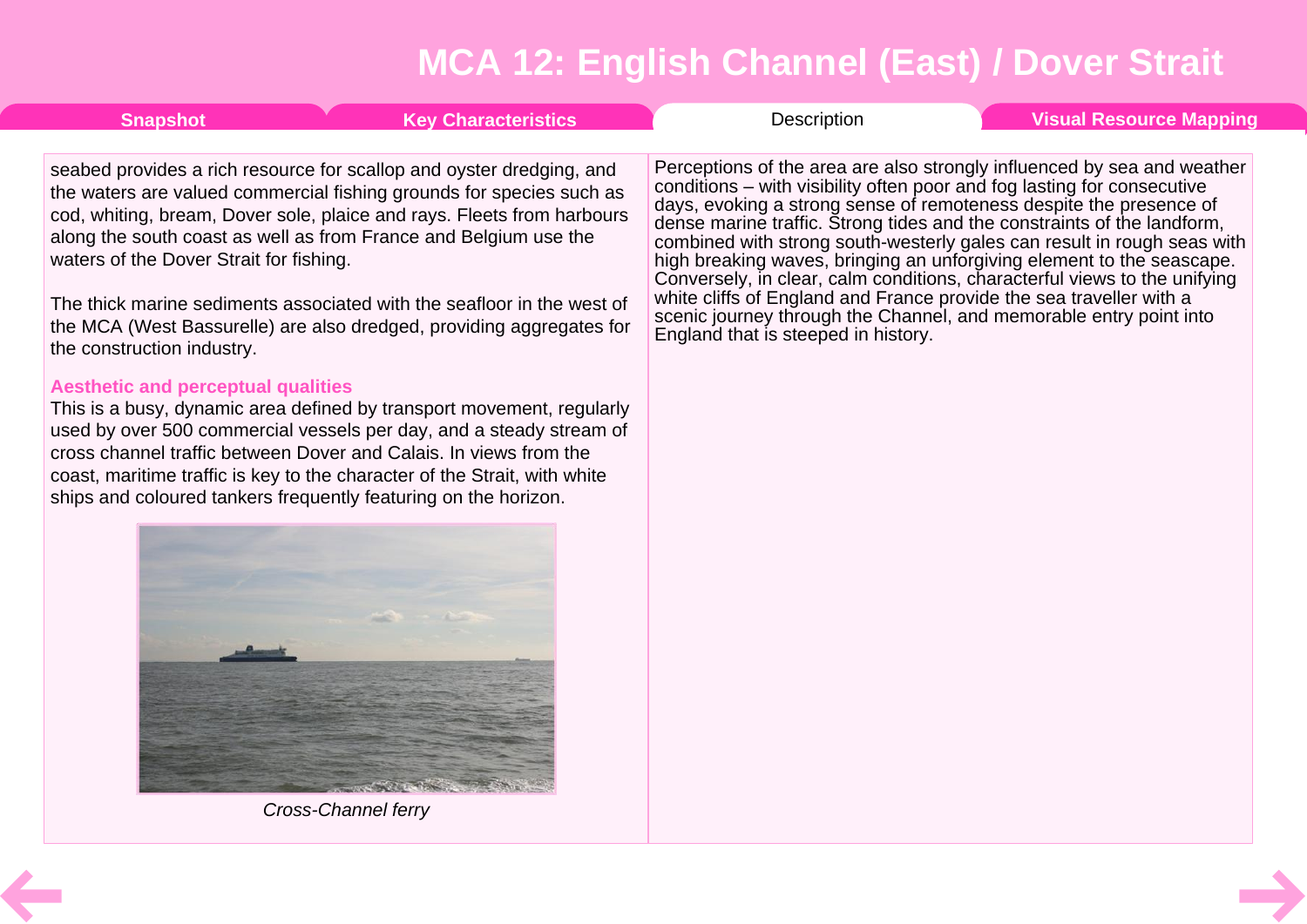<span id="page-6-0"></span>**Shapshot Key [Characteristics](#page-2-0) Construction [Description](#page-3-0) Visual [Resource](#page-6-0) Mapping Land with views of MCA 12** The most extensive views of the MCA can be obtained from Maidstone the Heritage Coast-designated coastline from St Margaret's at Cliffe to Folkestone, including sections of the North Downs -Tonbridg Way. Royal Tunbridge A264 Wells A262 fenterden · Areas with high sea views also include parts of the Kent Downs Hamstreet Crowborough AONB between Folkestone and Aldington, Fairlight to Hastings and to Telham, as well as the eastern edge of Eastbourne Lyon-C Heathf<sub>eld</sub> (within the South Downs National Park). • Other locations with good views of the MCA include Ninfield Hailsham Ashburnham Place, Henley Down, Broad Oak (High Weald AONB), Rye and Postling. • Sea views into this MCA can be gained from numerous locations, including Seaford Head, Eastbourne, Bexhill, Winchelsea, Rye Foreign, Dungeness, Folkestone, Dover and Kingsdown, although these are less extensive than those named above. · Views of the sea are more limited between Saltdean to Manston.MCA 12: English Channel South Inshore/South Offshore marine plan areas (East) / Dover Strait

© Crown copyright and database right 2013. All rights reserved. Contains Ordnance Survey Licence No. 100049981 and UK Hydrographic Office [da](#page-5-0)ta. © Marine Management Organisation. License No. EK001-201188

<sup>1</sup> to <sup>20</sup> <sup>21</sup> to <sup>40</sup> <sup>41</sup> to <sup>60</sup> <sup>61</sup> to <sup>80</sup> <sup>81</sup> to

Land with sea views (percentile)

100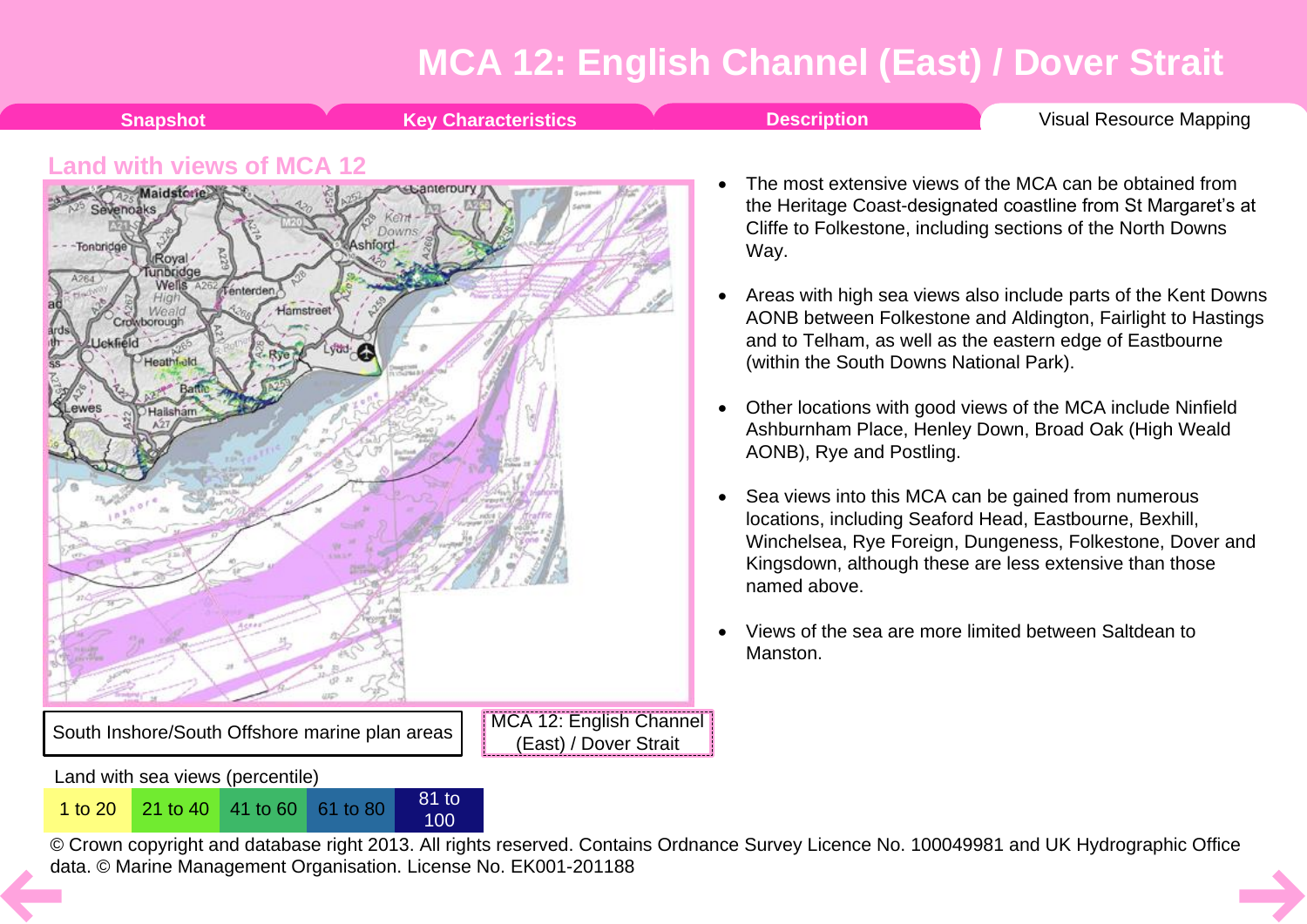100

<span id="page-7-0"></span>





5-10km from the High Water Mark 10-20km from the High Water Mark

© Crown copyright and database right 2013. All rights reserved. Contains Ordnance Survey Licence No. 100049981 and UK Hydrographic Office [da](#page-6-0)ta. © Marine Management Organisation. License No. EK001-201188.